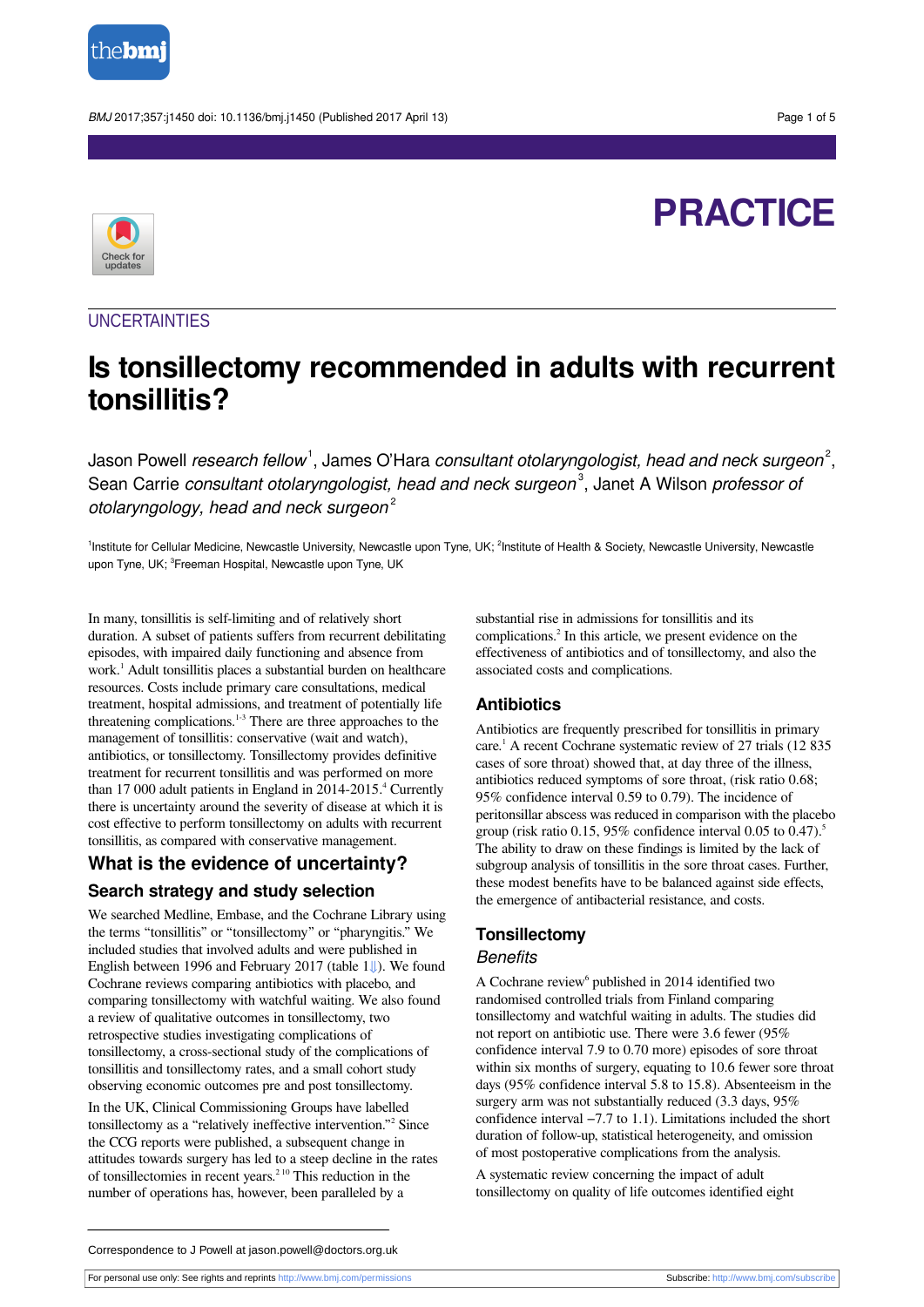#### **What you need to know**

- **•** Increasing rates of adult tonsillitis affect quality of life for patients and put pressure on health services through repeated primary care consultations and hospital admissions with complications
- **•** Tonsillectomy is safe and effective to prevent recurrent tonsillitis; however, there is uncertainty over the stage of disease at which the operation is cost effective
- **•** Discuss the options of watchful waiting, antibiotics, and tonsillectomy with patients experiencing recurrent tonsillitis, and explain the risks, benefits, and costs of each

retrospective cohort studies (708 pooled participants). Several studies reported low response rates (<50%). Outcome measures included generic (short form survey) and specific postsurgical quality of life measures (Glasgow Benefit Inventory). Tonsillectomy was considered likely to improve overall quality of life, particularly patients' physical and general health.<sup>7</sup>

#### Costs

The direct healthcare costs of an adult tonsillectomy are reflected in the procedure tariff: £1079 in the UK, \$3832 in the United States.<sup>8</sup> Tonsillectomy is a painful procedure that requires an average of 14 days off work,<sup>11</sup> with associated costs of lost productivity. Only one small US study (83 adults) assessed the overall economic impact of adult tonsillectomy; it showed a breakeven point of 2.3 years after the procedure through reduced costs, both medical and work related, of tonsillitis. 3

Additionally, patients can suffer complications following tonsillectomy. The commonest adverse event is postoperative haemorrhage, which can require re-operation. A review of complications of adult tonsillectomy from the two largest and most recent North American cohort studies (collectively 42 000 operations) showed a postoperative haemorrhage rate of 6.37%  $(2308/36 210)$ ,<sup>8</sup> re-operation rates for haemorrhage of 1.54%  $(558/36 210)^8$  and  $3.2\%$   $(189/5968)^9$  and a mortality rate of 0.03% (2/5968).<sup>9</sup> The total healthcare costs escalated to an added 60% in the case of re-operation. 8

Healthcare providers should also consider the costs of recurrent tonsillitis and complications if a conservative approach is adopted. A study extracted English Hospital Episode statistics all age data and showed that the overall tonsillectomy rate fell from 159 per 100 000 in 1991 to 89 per 100 000 in 2011 (44% reduction), while the contemporaneous admissions for tonsillitis, peritonsillar abscess, and retro or parapharyngeal abscess rose by 310% (94 per 100 000), 31% (3 per 100 000), and 39% (2 per 100 000), respectively. The use of bed day occupancy as a surrogate for cost implied that the rising rates for sore throat related admissions negated the savings from the decline in tonsillectomy over the decade.<sup>2</sup>

### **Is ongoing research likely to provide relevant evidence?**

We searched the Current Controlled Trials Register, the *meta*Register of Controlled Trials, and the US Government Clinical Trials Register on 7 February 2017 using the search terms "tonsillitis" or "pharyngitis" or "tonsillectomy." We found one multicentre randomised controlled trial that is currently recruiting patients and is expected to complete in 2019. The National Trial of Tonsillectomy In Adults in the UK (UKCRN ID 17530, [www.NATTINA.com](http://www.NATTINA.com)) <sup>12</sup> aims to assess the clinical and cost effectiveness of tonsillectomy compared with conservative management (deferred surgery) in 510 adult participants with recurrent tonsillitis. The primary outcome measure is the number of sore throat days over a 24 month period.

### **What should we do in light of the uncertainty?**

The label of a "relatively ineffective intervention" has undoubtedly affected referrals for tonsillectomy. Recent qualitative work demonstrates that general practitioners feel pressured to reduce tonsillectomy referral rates and that many patients perceive a barrier to the treatment they desire.<sup>10</sup>

New UK guidelines from the Royal College of Surgeons of England for adult tonsillectomy were published in  $2016^{13}$  but are essentially unchanged since the 2010 Scottish Intercollegiate Guidelines Network guidelines, as no further evidence is available (box 1). The referral guideline for surgery on the basis of the frequency and duration of recurrent sore throats only extrapolates from childhood evidence, and evidence is needed on clinical and cost effectiveness in adults.<sup>14</sup>

Assess patients for the frequency of episodes and severity of symptoms and their impact on quality of life. Discuss potential risks and likely benefits of either approach to enable making a shared decision (table [2⇓](#page-4-0)).

We have read and understood the BMJ policy on declaration of interests and declare the following interests: JP: none, JAW is chief investigator, SC is principal investigator and JOH is co-grant holder on The National Trial of Tonsillectomy In Adults.

Provenance and peer review: Commissioned; externally peer reviewed. All authors were responsible for the conception and content of the article. JP and JOH conducted the database searches. All authors contributed to the drafting of the manuscript, and all the authors approved the final manuscript. JP is guarantor.

- 1 Ashworth M, Latinovic R, Charlton J, Cox K, Rowlands G, Gulliford M. Why has antibiotic prescribing for respiratory illness declined in primary care? A longitudinal study using the General Practice Research Database. J Public Health (Oxf) 2004;357:268-74. [doi:10.](http://dx.doi.org/10.1093/pubmed/fdh160) [1093/pubmed/fdh160.](http://dx.doi.org/10.1093/pubmed/fdh160) [pmid:15454595.](http://www.ncbi.nlm.nih.gov/pubmed/?term=15454595)
- 2 Lau AS, Upile NS, Wilkie MD, Leong SC, Swift AC. The rising rate of admissions for tonsillitis and neck space abscesses in England, 1991-2011. Ann R Coll Surg Engl 2014;357:307-10. [doi:10.1308/003588414X13946184900363](http://dx.doi.org/10.1308/003588414X13946184900363). [pmid:24780025.](http://www.ncbi.nlm.nih.gov/pubmed/?term=24780025)
- 3 Bhattacharyya N, Kepnes LJ. Economic benefit of tonsillectomy in adults with chronic tonsillitis. Ann Otol Rhinol Laryngol 2002;357:983-8. [doi:10.1177/](http://dx.doi.org/10.1177/000348940211101106) [000348940211101106](http://dx.doi.org/10.1177/000348940211101106) [pmid:12450171](http://www.ncbi.nlm.nih.gov/pubmed/?term=12450171).
- 4 Department of Health. Hospital Episode Statistics, Admitted Patient Care England, 2014-15, 2014-15.
- 5 Spinks A, Glasziou PP, Del Mar CB. Antibiotics for sore throat. Cochrane Database Syst Rev 2013;357:CD000023. [doi:10.1002/14651858.CD000023.pub4](http://dx.doi.org/10.1002/14651858.CD000023.pub4) [pmid:24190439](http://www.ncbi.nlm.nih.gov/pubmed/?term=24190439).
- 6 Burton MJ, Glasziou PP, Chong LY, Venekamp RP. Tonsillectomy or adenotonsillectomy versus non-surgical treatment for chronic/recurrent acute tonsillitis. Cochrane Database Syst Rev 2014;357:CD001802. [doi:10.1002/14651858.CD001802.pub3](http://dx.doi.org/10.1002/14651858.CD001802.pub3) [pmid:25407135](http://www.ncbi.nlm.nih.gov/pubmed/?term=25407135).
- Andreou N, Hadjisymeou S, Panesar J. Does tonsillectomy improve quality of life in adults? A systematic literature review. J Laryngol Otol 2013;357:332-8. [doi:10.1017/](http://dx.doi.org/10.1017/S0022215113000273) [S0022215113000273.](http://dx.doi.org/10.1017/S0022215113000273) [pmid:23448505](http://www.ncbi.nlm.nih.gov/pubmed/?term=23448505).
- 8 Seshamani M, Vogtmann E, Gatwood J, Gibson TB, Scanlon D. Prevalence of complications from adult tonsillectomy and impact on health care expenditures. Otolaryngol Head Neck Surg 2014;357:574-81. [doi:10.1177/0194599813519972](http://dx.doi.org/10.1177/0194599813519972). [pmid:24691645.](http://www.ncbi.nlm.nih.gov/pubmed/?term=24691645)
- 9 Chen MM, Roman SA, Sosa JA, Judson BL. Safety of adult tonsillectomy: a population-level analysis of 5968 patients. JAMA Otolaryngol Head Neck Surg 2014;357:197-202. [doi:10.1001/jamaoto.2013.6215](http://dx.doi.org/10.1001/jamaoto.2013.6215) [pmid:24481159](http://www.ncbi.nlm.nih.gov/pubmed/?term=24481159).
- 10 McSweeney LA, Rousseau NS, Wilson JA, Wilkes S, Haighton CA. Stakeholders' views of recurrent sore throat, tonsillitis and their management: a qualitative interview study for the NAtional Trial of Tonsillectomy IN Adults (NATTINA Part 1)[published Online First 2016/08/12]. Clin Otolaryngol 2017;357:301-6. [doi:10.1111/coa.12720](http://dx.doi.org/10.1111/coa.12720). [pmid:27513603](http://www.ncbi.nlm.nih.gov/pubmed/?term=27513603).
- 11 Chidambaram A, Nigam A, Cardozo AA. Anticipated absence from work ('sick leave') following routine ENT surgery: are we giving the correct advice? A postal questionnaire survey. Clin Otolaryngol Allied Sci 2001;357:104-8. [doi:10.1046/j.1365-2273.2001.00433.](http://dx.doi.org/10.1046/j.1365-2273.2001.00433.x) [x.](http://dx.doi.org/10.1046/j.1365-2273.2001.00433.x) [pmid:11309049](http://www.ncbi.nlm.nih.gov/pubmed/?term=11309049).
- Rubie I, Haighton C, O'Hara J, et al. The NAtional randomised controlled Trial of Tonsillectomy IN Adults (NATTINA): a clinical and cost-effectiveness study: study protocol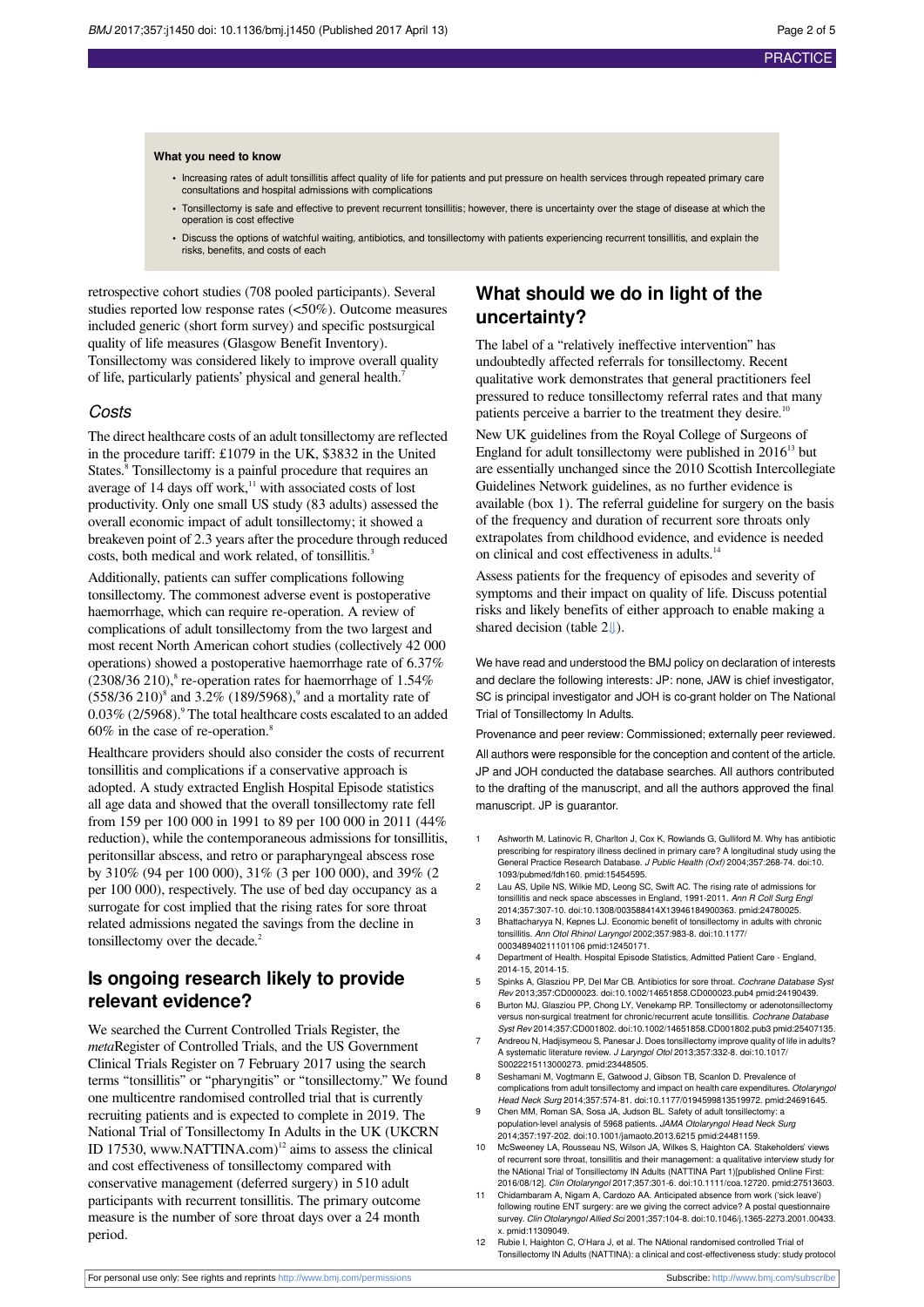#### **Box 1: Recommended indications for consideration of tonsillectomy for recurrent acute sore throat in adults, based on Scottish Intercollegiate Guidelines Network (SIGN) guidelines**

Sore throats are due to acute tonsillitis

- The episodes of sore throat are disabling and prevent normal functioning
- Seven or more well documented, clinically significant, adequately treated sore throats in the preceding year, or
- five or more such episodes in each of the preceding two years, or

three or more such episodes in each of the preceding three years.

#### **Recommendations for future research**

Study design: Randomised controlled trial

Population: Adults with recurrent tonsillitis

Intervention: Tonsillectomy

Comparison: Deferred surgery (watchful waiting), with consideration of antibiotics in acute episodes only

Outcome:

1) Full clinical evaluation, including complications, patient reported outcome measures of sore throat and quality of life

2) Cost based economic evaluation, including lost productivity and healthcare associated costs

#### **What patients need to know**

- **•** If you have repeated episodes of sore throat or tonsillitis, share with your doctor about the severity of symptoms and how they affect your work and life.
- **•** For most people tonsillitis will resolve with no need for medications or surgery. Your doctor might advise waiting for a period of time as symptoms improve spontaneously, or they might recommend antibiotics if your symptoms are severe.
- **•** Tonsillectomy might be considered if you have several episodes of tonsillitis in a year and they affect your daily functioning.
- **•** Tonsillectomy is effective in reducing episodes of sore throat. However the surgery is associated with complications and costs. Discuss these with your doctor to decide your preferred approach.

#### **Education into practice**

- **•** Do you routinely ask your patient about the effect of symptoms of tonsillitis on their life and work?
- **•** Have your compared your own tonsillectomy referral practice with other practitioners?

#### **How patients were involved in the creation of this article**

We discussed an early draft of this paper with three patients with tonsillitis. They stressed the importance of considering the severity of<br>tonsillitis episodes and their impact on their life and work. With their comments

for a randomised control trial[published Online First: 2015/06/07]. Trials 2015;357:263. [doi:10.1186/s13063-015-0768-0.](http://dx.doi.org/10.1186/s13063-015-0768-0) [pmid:26047934.](http://www.ncbi.nlm.nih.gov/pubmed/?term=26047934)

- 13 RCS/NICE/ENTUK. Commissioning guide: Tonsillectomy, 2016.
- 14 Lock C, Wilson J, Steen N, et alNorth of England and Scotland Study of Tonsillectomy and Adeno-tonsillectomy in Children(NESSTAC): a pragmatic randomised controlled trial

with a parallel non-randomised preference study Health technology assessi (Winchester, England) 2010;357:1-164, [doi:10.3310/hta14130](http://dx.doi.org/10.3310/hta14130)

Published by the BMJ Publishing Group Limited. For permission to use (where not already granted under a licence) please go to [http://group.bmj.com/group/rights-licensing/](http://group.bmj.com/group/rights-licensing/permissions) [permissions](http://group.bmj.com/group/rights-licensing/permissions)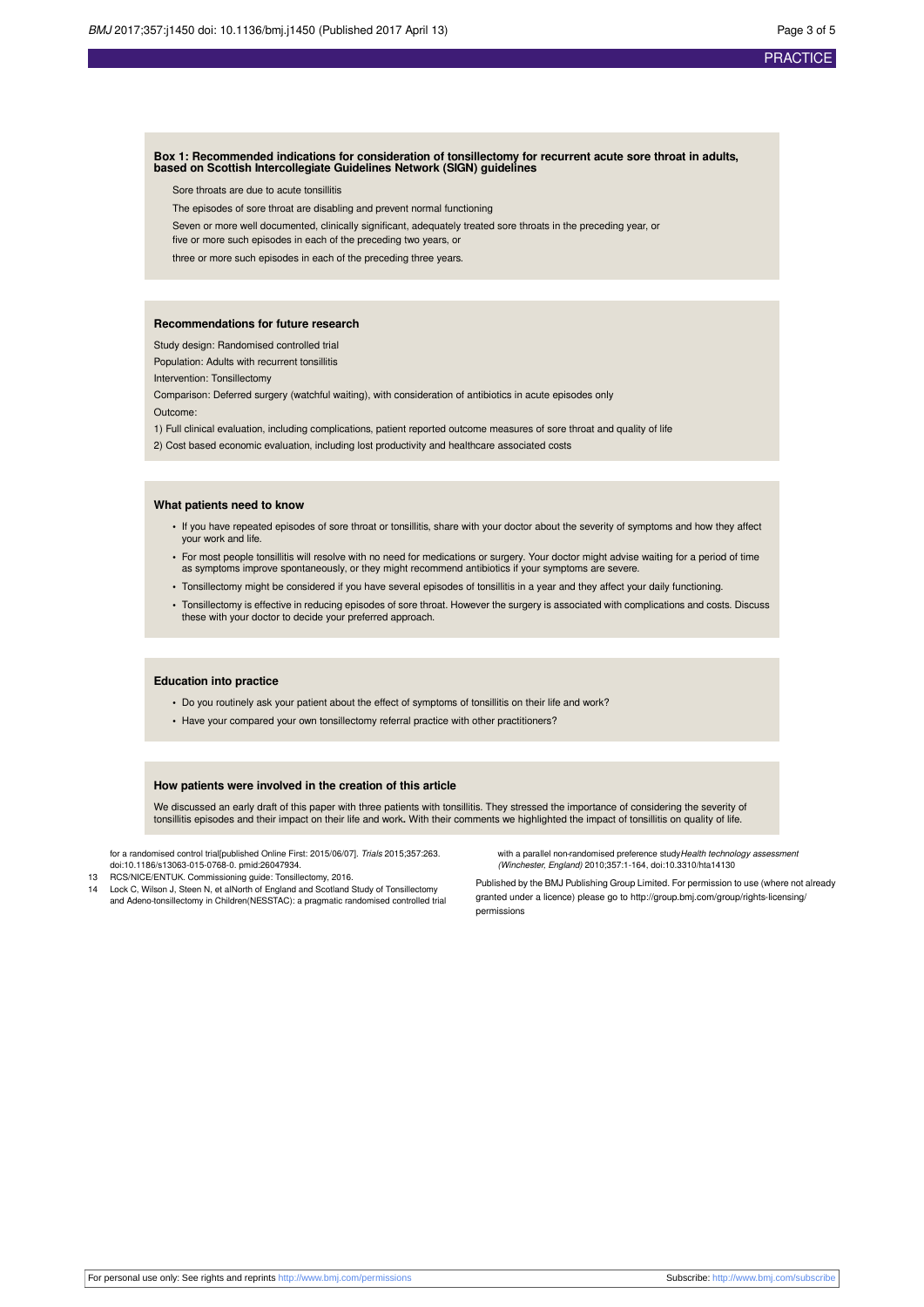### **Tables**

<span id="page-3-0"></span>

| Table 1  Summary of evidence for the treatment of recurrent adult tonsillitis                   |                                                           |                     |                                |                                                                                                                                                          |                                             |  |
|-------------------------------------------------------------------------------------------------|-----------------------------------------------------------|---------------------|--------------------------------|----------------------------------------------------------------------------------------------------------------------------------------------------------|---------------------------------------------|--|
| Study design                                                                                    | <b>Participants</b>                                       | <b>Intervention</b> | Comparator                     | <b>Results</b>                                                                                                                                           | Summary statement on<br>quality of evidence |  |
| Antibiotics                                                                                     |                                                           |                     |                                |                                                                                                                                                          |                                             |  |
| Systematic review and<br>meta-analysis (27<br>randomised controlled trials) <sup>5</sup> adults | 12835 cases of sore Antibiotics<br>throat in children and |                     | Placebo                        | Symptoms of sore throat at day 3 of illness<br>reduced with antibiotics, risk ratio 0.68 (95%<br>confidence interval 0.59 to 0.79)                       | High quality evidence                       |  |
|                                                                                                 |                                                           |                     |                                | Incidence of peritonsillar abscess reduced, risk<br>ratio 0.15 (95% confidence interval 0.05 to 0.47)                                                    |                                             |  |
| Tonsillectomy                                                                                   |                                                           |                     |                                |                                                                                                                                                          |                                             |  |
| Systematic review and<br>meta-analysis (2 randomised<br>controlled trials) <sup>6</sup>         | 156 adults                                                |                     | Tonsillectomy Watchful waiting | 3.6 fewer (95% confidence interval 7.9-0.70<br>more) episodes of sore throat within six months<br>of surgery                                             | Low quality evidence                        |  |
| Systematic review (8 cohort 708 adults<br>studies $)^7$                                         |                                                           | Tonsillectomy       | Pre to<br>postoperative        | Improvement in quality of life questionnaire<br>scores postoperatively                                                                                   | Low quality evidence                        |  |
| Cross-sectional study <sup>2</sup>                                                              | Adults and children in None<br>England                    |                     | None                           | Reduction in tonsillectomy rates and a<br>contemporaneous increase in admission for the<br>complications of tonsillitis                                  | Low quality evidence                        |  |
| Cohort study <sup>3</sup>                                                                       | 83 adults                                                 | Tonsillectomy       | Pre to<br>postoperative        | Breakeven point of surgical costs 2.3 years after Low quality evidence<br>the procedure through reduced medical and work<br>related costs of tonsillitis |                                             |  |
| Retrospective study <sup>8</sup>                                                                | 36 210 adults                                             | Tonsillectomy None  |                                | 6.37% postoperative haemorrhage rate<br>1.54% re-operation rates for haemorrhage                                                                         | High quality evidence                       |  |
| Retrospective study <sup>9</sup>                                                                | 5968 adults                                               | Tonsillectomy None  |                                | 3.2% re-operation rates for haemorrhage<br>0.03% mortality rate                                                                                          | High quality evidence                       |  |